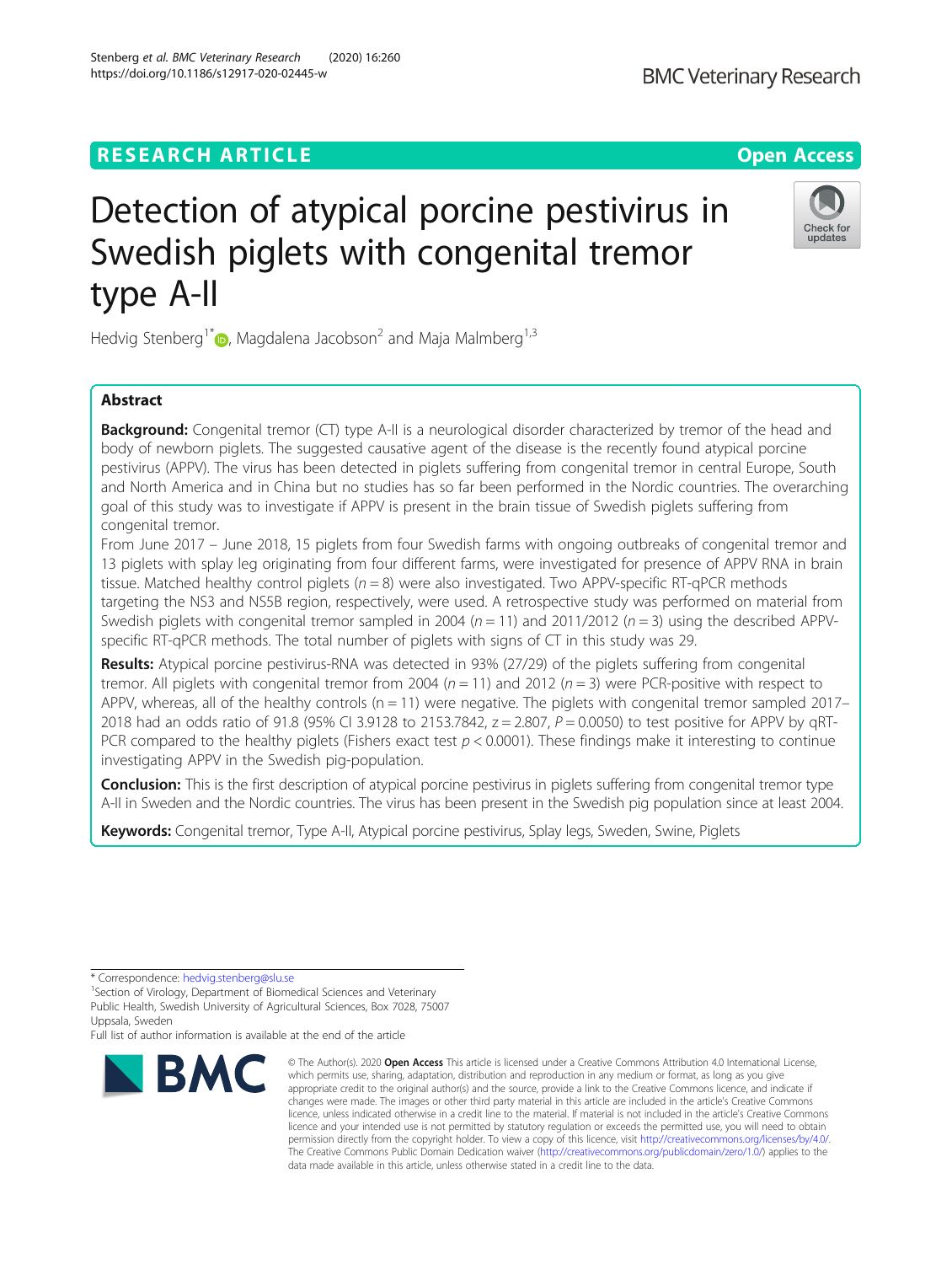## Background

Congenital tremor (CT) is a neurological disorder that affects newborn piglets. The disease is characterized by tremors of the head and body, and may in severe cases be complicated by ataxia that exacerbates the piglets' ability to move and suckle, resulting in reduced growth rate or increased pre-weaning mortality [\[1](#page-6-0)–[3\]](#page-6-0). The neurological signs are caused by impaired saltatory transmission due to hypomyelination of the central nervous system (CNS) [\[3](#page-6-0)–[5](#page-6-0)]. At present, congenital tremor is divided into six sub-types: type AI-AV and a B-type. By definition, all A-forms have hypomyelination of the CNS as the main histopathological finding, whereas the B-form presents with identical clinical signs but without histopathological lesions [[1,](#page-6-0) [3](#page-6-0)–[5\]](#page-6-0).

For over half a century, congenital tremor type A-II was attributed to an unidentified virus [[2\]](#page-6-0), but in 2016 it was associated with the recently discovered atypical porcine pestivirus (APPV) [\[2](#page-6-0), [6](#page-6-0)–[8](#page-6-0)]. Atypical porcine pestivirus is a ssRNA+ virus that belongs to the species Pestivirus  $K$  in the genus Pestivirus within the family *Flaviviridae* [[9,](#page-6-0) [10\]](#page-6-0). The genome of APPV is  $\sim$  10.8– 11.5 kb and up until now about 20 complete genomes have been published [[11\]](#page-6-0). Interestingly, the genetic variability of the APPV isolates is very high also within the same geographic region [[6,](#page-6-0) [12](#page-6-0)].

In two independent experiments with pregnant sows, APPV PCR-positive material was used to induce congenital tremor in piglets [[7,](#page-6-0) [8](#page-6-0)]. Since the discovery of APPV in the US [\[9](#page-6-0)], the virus has been described in both diseased and healthy domestic pigs in Europe, Asia and in South and North America [[6,](#page-6-0) [9](#page-6-0), [13](#page-6-0)–[18](#page-6-0)] and in serum as well as faecal samples from wild boars sampled in central Europe [[14,](#page-6-0) [19](#page-6-0), [20\]](#page-6-0). Atypical porcine pestivirus has also been detected in stored material from historical outbreaks of congenital tremor the oldest detection currently being from samples stored in 1997, originating from Spanish piglets suffering from congenital tremor [[14](#page-6-0)].

Interestingly, in the experimental infections described above, splay leg was induced in 0–40% of the piglets born from the sows inoculated with APPV [[7](#page-6-0), [8\]](#page-6-0). This prevalence was an unusual observation of splay leg since the syndrome typically occurs only as sporadic cases [[21\]](#page-6-0), whereas congenital tremor commonly causes distinct, high-morbidity outbreaks [[2,](#page-6-0) [15,](#page-6-0) [22\]](#page-6-0).

Splay leg is characterized by impairment of the adducting muscles of the hindlimbs and, in severe cases, of the forelegs as well. This is attributed to hypomyelination of the spinal cord and the nerves innervating the affected muscles [[23](#page-6-0), [24](#page-6-0)]. The syndrome was first described in 1967 [\[23\]](#page-6-0) and the hitherto proposed causal factors are numerous e.g., heritable gene defects, viral infections, various management factors, nutrition, and, fusarium toxin in the feed of the pregnant dam [\[21,](#page-6-0) [25](#page-6-0)–[27\]](#page-6-0).

There are three primary aims of this study: (1) to investigate the presence of APPV in brain tissue from Swedish piglets affected by congenital tremor or splay legs sampled 2017–2018; (2) to perform a retrospective study of the presence of APPV in historical material from Swedish piglets affected by congenital tremor; and (3) to perform a phylogenetic analysis of the obtained APPV sequences.

## Results

## Detection of APPV in piglets with congenital tremor

Atypical porcine pestivirus-RNA was detected by qRT-PCR in 93% (27/29) of the piglets suffering from congenital tremor. All piglets exhibiting signs of congenital tremor from 2004 ( $n = 11$ ) and 2012 ( $n = 3$ ) were PCR-positive with respect to APPV. Of the piglets sampled in 2017–2018, 87% (13/15) of the samples were positive with respect to APPV. Interestingly, the two piglets with congenital tremor that were negative with respect to APPV originated from the same farm (Farm F) sampled in 2018. All of the healthy controls sampled in 2017–2018  $(n = 8)$  and the healthy controls sampled in 2012 ( $n = 3$ ) were PCR-negative with respect to APPV.

The piglets with congenital tremor sampled 2017–2018 had an odds ratio of 91.8 (95% CI 3.9128 to 2153.7842,  $z = 2.807$ ,  $P = 0.0050$ . MEDCALC<sup>®</sup>) to test positive in brain tissue for APPV by qRT-PCR as compared to the healthy piglets. Fishers exact test for the same sample gave a  $p < 0.0001$  (Sergeant, ESG, 2019. Epitools epidemiological calculators. Ausvet Pty Ltd. Available at [http://](http://epitools.ausvet.com.au) [epitools.ausvet.com.au](http://epitools.ausvet.com.au)).

To get a clear overview of the Ct-values, all values were ranked in accordance with other publications; Ct-values (cycle quantification values) were graded as high  $(Ct < 28)$ , moderate (Ct 28–33) and low (Ct 33–40) [\[14,](#page-6-0) [28](#page-6-0)]. Table 1 presents the mean Ct-values obtained from the piglets at each farm. The specific Ct-values obtained from each piglet are presented in the supplementary material in the file "cq\_values\_congenital\_tremor\_appv.docx".

As shown in Fig. [1](#page-2-0), APPV-RNA was also detected by qRT-PCR in urine (in 4/5 piglets) and in saliva (in 5/5 piglets) from piglets with signs of congenital tremor.

Table 1 A summary of the Ct values obtained from the piglets with congenital tremor from the six farms

| Farm | Year | Location        | Number of pigs | Ct-value        |
|------|------|-----------------|----------------|-----------------|
| A    | 2004 | Central Sweden  | $n = 11$       | low             |
| B    | 2012 | Central Sweden  | $n = 3$        | $low - high$    |
| C    | 2017 | Central Sweden  | $n = 3$        | high            |
| D    | 2017 | South of Sweden | $n = 5$        | moderate - high |
| F    | 2018 | Central Sweden  | $n = 5$        | high            |
| F    | 2018 | Central Sweden  | $n = 2$        | undetectable    |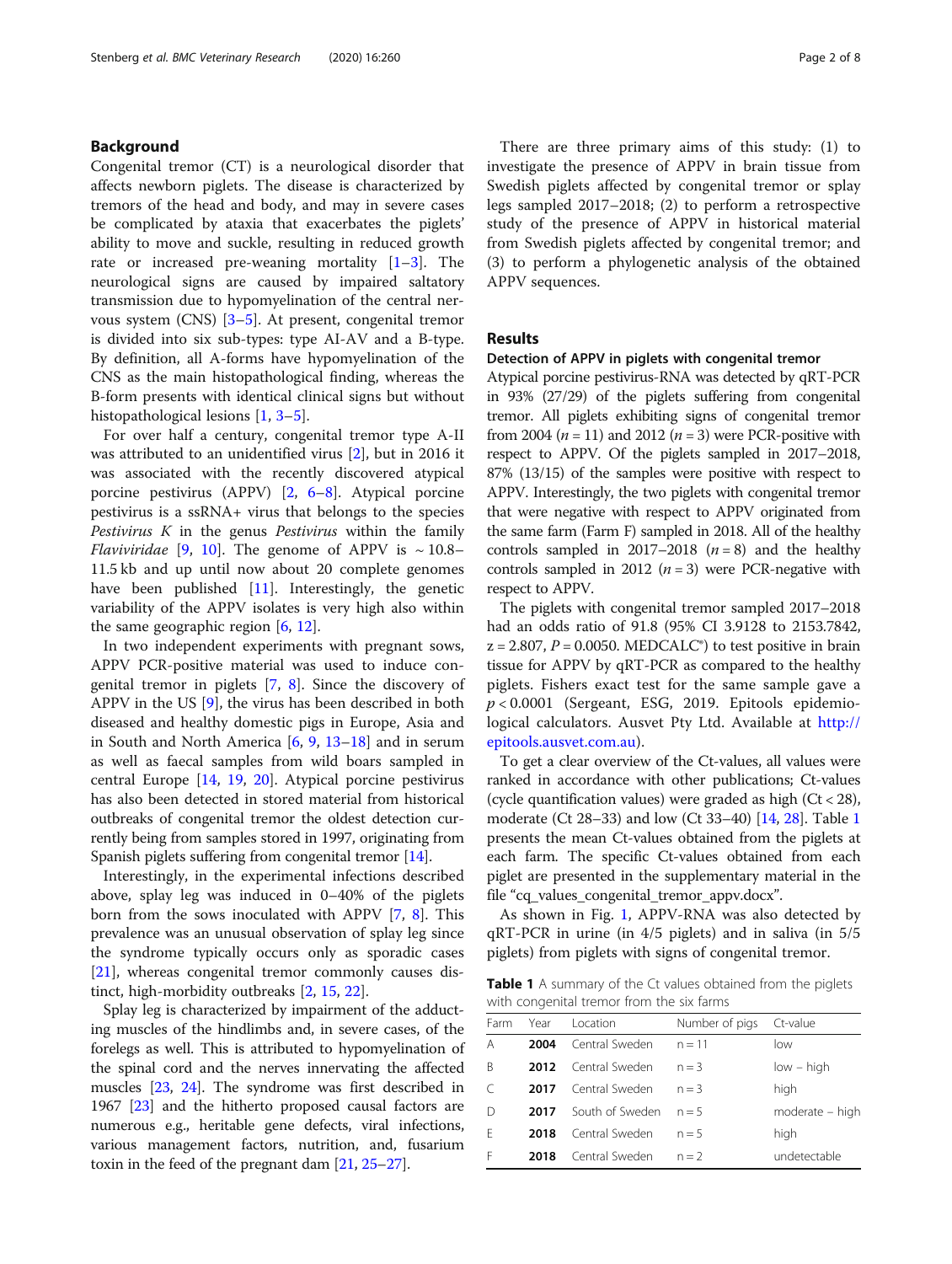<span id="page-2-0"></span>

Fig. 1 Five piglets with congenital tremor collected at farm E were screened for APPV-RNA in urine and saliva. RNA from atypical porcine pestivirus was detected with qRT-PCR in the saliva from 5/5 piglets and in the urine from 4/5 piglets. The Ct-values obtained from the braintissue are presented for comparison

## Sequence and phylogenetic analysis

The four samples from Farm B, C, D and E generated between 775 and 812 nucleotides from the APPV NS3 protein: Farm B (ID: LR700964, accession ERS3734195) 775 bp, Farm C (ID: LR700965, accession ERS3734196) 807 bp, Farm D (ID: LR700966, accession ERS3734197) 810 bp and Farm E (ID: LR700967, accession ERS3734198) 812 bp. All generated sequences have been deposited at the European Nucleotide Archive at EBI. The nucleotide identity among the four sequences ranged from 88.3 to 98.8%. The sequence Farm C (ID: LR700965) and Farm B (ID: LR700964) shared the highest identity at the nucleotide level at 98.8%.

Both Farm C (ID: LR700965) and Farm B (ID: LR700964) displayed the highest identity at the nucleotide level, 97.3%, to two sequences obtained from Chinese domestic pigs (GenBank accession MH378079.1 and MH509410.1). The other two Swedish sequences, Farm D (ID: LR700966) and Farm E (ID: LR700967), shared 97.4% identity at the nucleotide level. These two sequences, from Farm D and Farm E, both shared the highest nucleotide sequences identity, 96.2 and 95.6%, respectively, with a sequence obtained from a Spanish wild boar (GenBank accession LT855204.1).

In the phylogenetic tree the Swedish sequences (marked \* in Fig. [2\)](#page-3-0) clustered with sequences from domestic pigs from China as well as with wild boar from Germany.

## Pathology

Of the 15 piglets sampled 2017–2018, all piglets with congenital tremor and the healthy controls had milk in their ventricles, whereas the ventricles of the piglets with splay leg were empty. No gross lesions were recorded at necropsy. Necropsies were also performed on all 11 piglets from 2011 but no gross lesions were recorded. These 11 piglets were also PCR-negative for PCV-2.

No necropsies were done on the 6 piglets sampled 2012, although the brains were subjected to histopathological investigation. In the piglets with clinical signs of CT, mild to moderate vacuolar changes of the white matter were observed in the cerebrum, brain stem, and cerebellum [[29\]](#page-6-0).

### No detection of APPV in piglets with splay leg

All of the piglets with splay leg  $(n = 13)$  sampled in 2017–2018 were PCR-negative in the brain tissue with respect to APPV.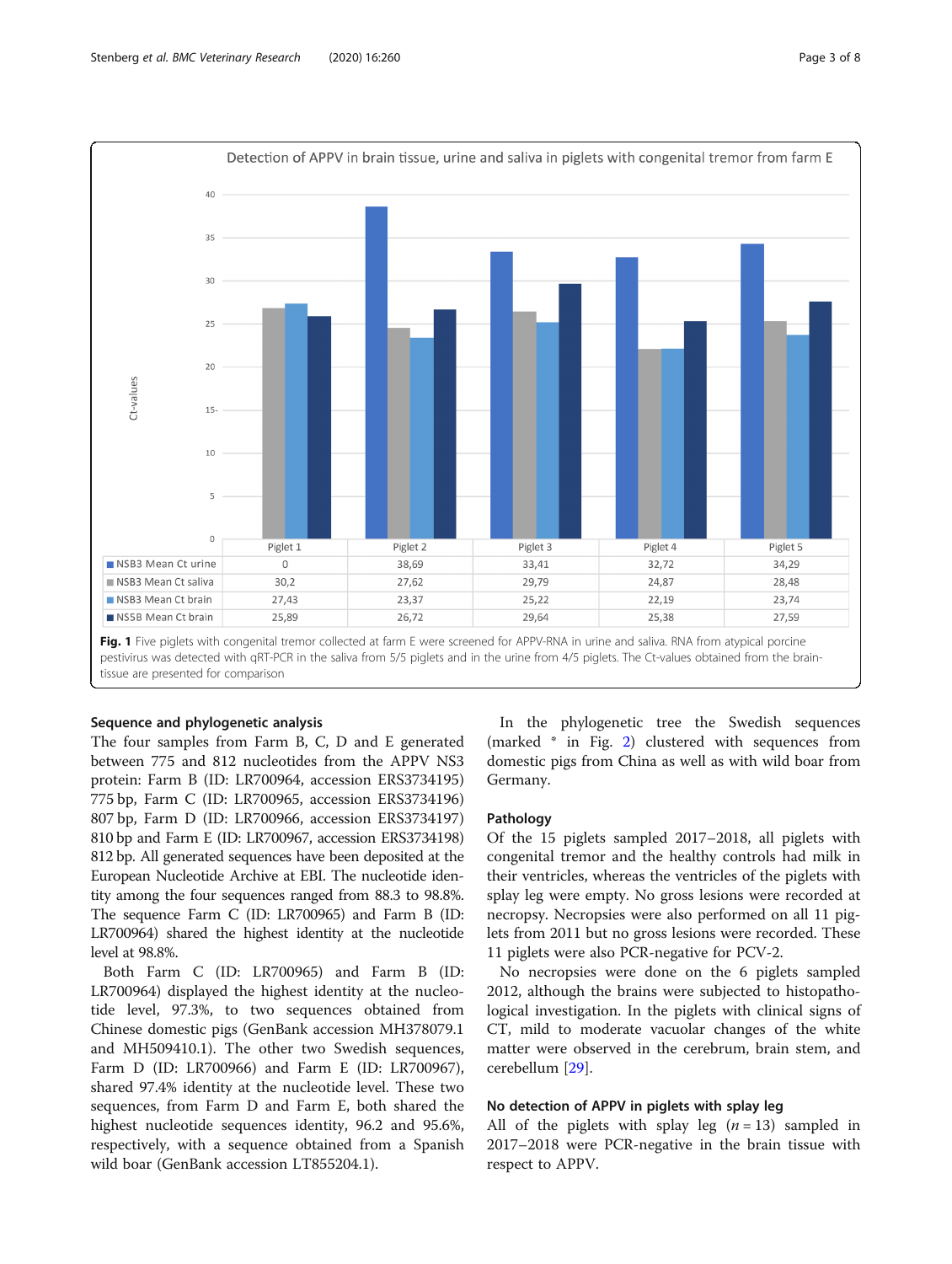<span id="page-3-0"></span>

## **Discussion**

This is the first description of APPV in piglets with congenital tremor type A-II in Sweden and in the Nordic countries. Atypical porcine pestivirus was detected by qRT-PCR in 27/29 samples of brain tissue obtained from 29 piglets with congenital tremor. The clinical samples were collected from five different farms between 2004 and 2018. Hence, this study provides evidence of APPV being present in Swedish pigs with congenital tremor type A-II since at least 2004. The virus was, however, not detected in the brain tissue of the healthy control piglets or the piglets with splay leg. Thus, in this study we found no evidence for APPV as the causative agent of splay leg in Swedish piglets.

One previous report has suggested astrovirus as a possible causative agent of congenital tremor type A-II in Swedish piglets but this report should be interpreted with caution since the virus was detected in both healthy and diseased animals [\[29](#page-6-0)]. However, the presence of APPV in the brain tissue of these astrovirus-positive piglets with congenital tremor and absence of APPV in healthy piglets provides evidence of astrovirus being an incidental finding, or being present as a co-infection, rather than the causative agent.

There are some proposed differential diagnoses to tremor in piglets e.g. PMWS, Aujeszky's disease, porcine reproductive and respiratory syndrome (PRRS), aflatoxicosis, classical and African swine fever. Since Sweden has active surveillance programs and are deemed free from for Aujeszky's disease, porcine reproductive and respiratory syndrome (PRRS) as well as classical and African swine fever, and PMWS (PCV-2) not are supposed to cause congenital tremor [[30](#page-6-0)–[33](#page-6-0)] we speculate that APPV is a causative agent of congenital tremor in Swedish piglets as well as in other countries [\[34](#page-6-0)–[36\]](#page-6-0).

The shedding of atypical porcine pestivirus in urine and saliva is in line with other publications  $[8, 15]$  $[8, 15]$  $[8, 15]$  $[8, 15]$ , but our study is the first report where a commercial viral

swab was used. When more details of the shedding of APPV are identified, saliva sampling could in the future be an easy and cost-effective way to screen large groups of pigs for the virus.

The analysis of the sequences obtained from the APPV-positive piglets confirms the findings by others, that APPV is a genetically variable virus with no clear geographic clustering [\[37\]](#page-7-0). Interestingly, the Swedish sequences show nucleotide identity not only to sequences from domestic pigs in China but also to sequences from APPV in wild boars in Spain and Germany. Hence, a screening and phylogenetic analysis of APPV in the Swedish wild boar population would be highly interesting when trying to elucidate a possible route of transmission within Europe.

Since this is the first description of APPV in piglets with congenital tremor type A-II in Sweden, further studies are needed to determine the prevalence of APPV in the Swedish pig population. In addition, the occurrence as well as the mechanism of potential coinfections of other viruses and APPV should be investigated.

## Conclusion

This is the first description of atypical porcine pestivirus in piglets with congenital tremor type A-II in Sweden and the Nordic countries. The virus has been present in the Swedish pig population and been causing congenital tremor in piglets since at least 2004. Interestingly, the virus was not detected in piglets suffering from splay leg or in the healthy control piglets.

## Methods

## Clinical cases and sample collection

All animal studies were approved by the ethical committee of Uppsala 2017-02-10 (Dnr 5.8.10–00431/2017) and the owners of the herds gave informed consent prior to the start of the study.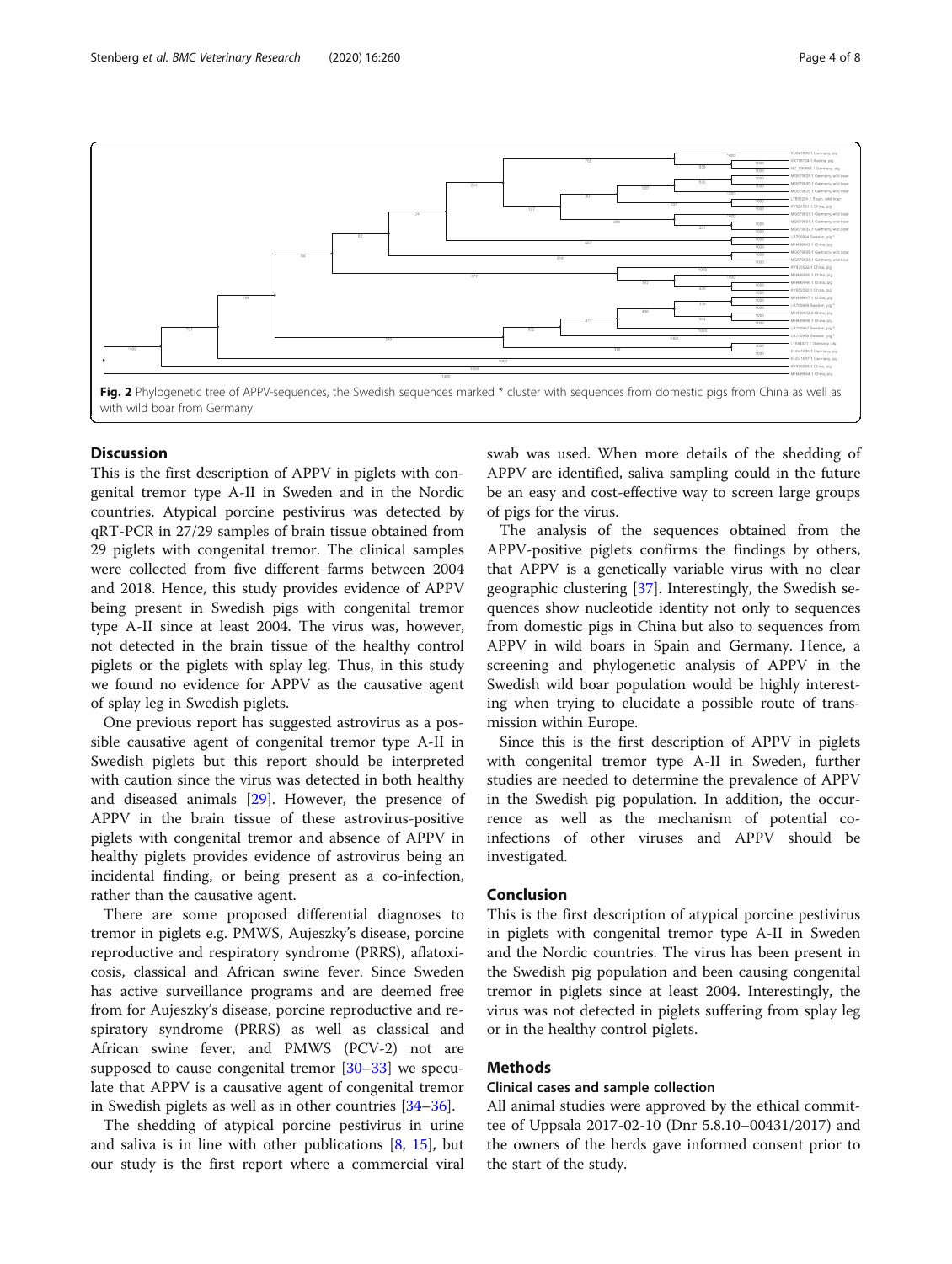During the period from June 2017 to June 2018, 15 piglets were obtained from four Swedish farms with ongoing outbreaks of congenital tremor. Of these piglets, 13 piglets were aged 1–2 days and two piglets were aged 5 days. All piglets were in good general condition with moderate to severe signs of congenital tremor. Three of the four farms were located in the central part of Sweden, with the remaining farm being located in the south of Sweden. The farms are marked on the map in Fig. 3. During the same period, 13 piglets aged 1–2 days old suffering from splay leg were obtained from four different farms located in the central part of Sweden. Most of these piglets had decreased demeanour. Piglets from the same farms and sows at their next farrowing were included as healthy controls; eight 1-day-old piglets in good condition were obtained. In cases where the original sow was unavailable, a piglet born to a sow from the same farrowing group was sampled. None of the sampled farms had any documented contact with each other and the outbreaks were separated in time, or had simultaneous outbreaks of congenital tremor and splay leg.

The piglets were transported to the pathology section at the Swedish University of Agricultural Sciences in Uppsala, Sweden. The piglets were sedated with an intramuscular injection of tiletamine and zolazepam (Zoletil®, Virbac, Carros, France) and a blood sample was obtained from the jugular vein. From the five piglets originating from farm E urine and saliva were also collected during sedation using commercial ESwabs (Copan Italia Via Perotti, Italy). All piglets were euthanized by an intraperitoneal injection of pentobarbital (Allfatal vet. Apotek Produktion & Laboratorier AB, Malmö, Sweden) with necropsy being performed within minutes.

Samples from the brain, spinal cord, saliva, urine, hearth, lung, quadriceps muscle, kidney, liver, spleen, ventricle, duodenum, jejunum, ileum, caecum, and colon were sampled and immediately put on dry ice. The tissue samples were then stored at − 80 °C. Corresponding tissue samples were fixed in 10% formaldehyde for future studies.

#### Retrospective study

A retrospective study was carried out on material from piglets sampled in 2004 ( $n = 11$ ) and 2011/2012 ( $n = 6$ ). The samples from 2004 consisted of serum originating from eleven piglets affected by congenital tremor. The samples were collected from one litter of piglets originating from a farm located in the central part of Sweden. Necropsies were performed on all 11 piglets from 2004 with no records of gross lesions. These 11 piglets all tested negative for PCV-2.

The samples from 2012 consisted of brain tissue collected at the end of 2011 and beginning of 2012 from piglets on one farm during an ongoing outbreak of congenital tremor. Three newborn piglets with congenital tremor were euthanised and sampled at the farm. When the outbreak had ceased, three healthy newborn control animals from the same farm were euthanised similarly. The brains were collected and subjected to histopathological investigation, but no complete necropsies of the

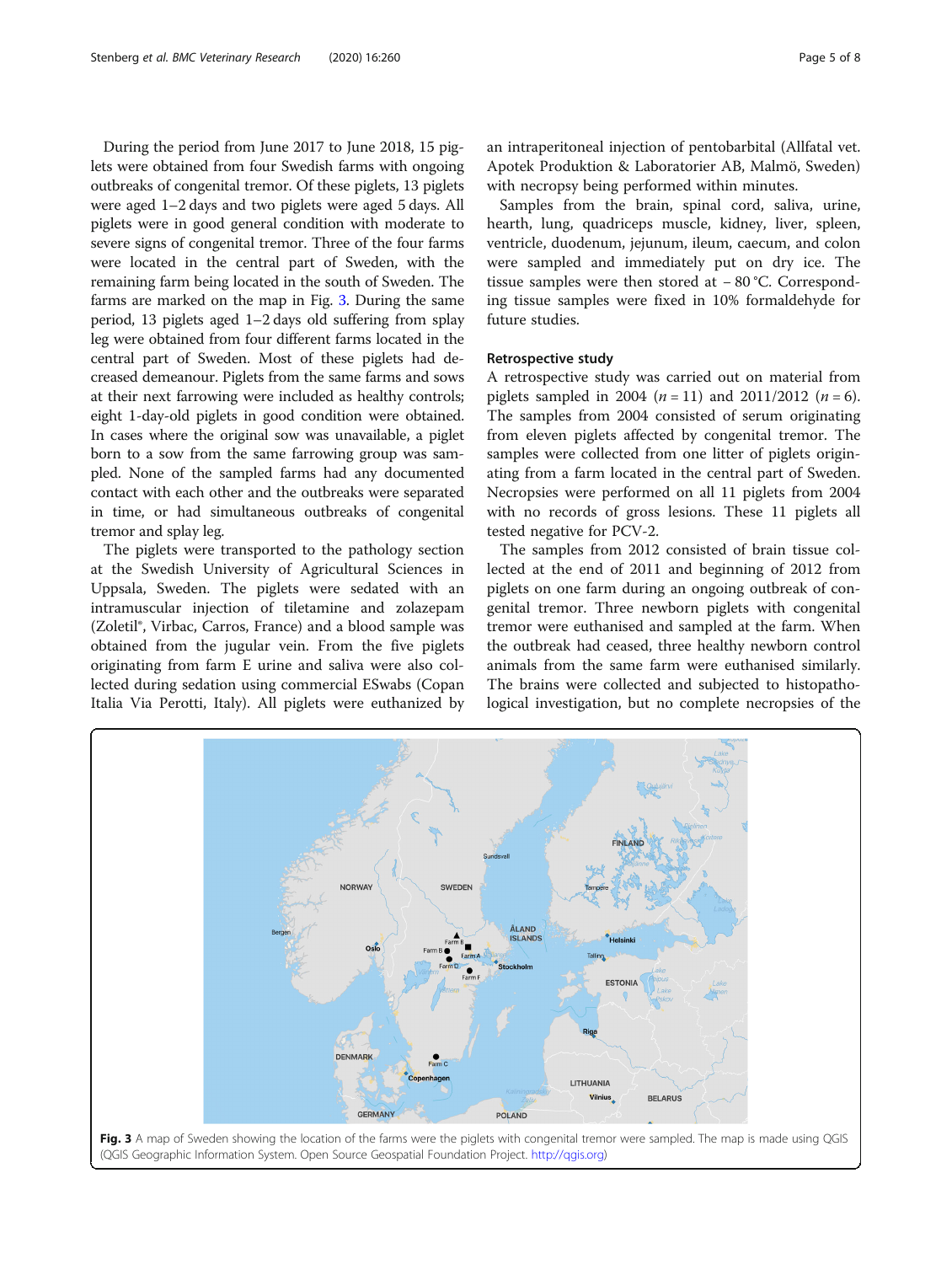bodies were performed. Brain tissue from all six piglets tested PCR-positive with respect to porcine astrovirus [[29\]](#page-6-0). In the piglets with clinical signs of congenital tremor, mild to moderate vacuolar changes of the white matter were observed in the cerebrum, brain stem, and cerebellum [[29\]](#page-6-0).

Both the serum and brain samples were stored at − 80 °C for future investigations.

## Sample preparation, RNA isolation, qRT-PCR (quantitative reverse transcription-PCR) and sequence analysis

The brain samples were cryolyzed using a Precellys tissue homogenizer (Bertin Corp. Rockville, MD, USA), RNA was extracted from all samples through a trizolphenol-chloroform protocol, and cleaned using the GeneJET RNA kit (ThermoFisher Scientific, Waltham, MA, USA). In addition, RNA from the sera was extracted using the same protocol but without homogenization. The APPV genome was detected using an APPV-specific RT-qPCR protocol based on the QuantiTect Probe RT-PCR kit (Qiagen, Hilden, Germany) as described by [\[6](#page-6-0)] with a primer-pair targeting the NS3 encoding region of the APPV genome. The assay was run in duplicate under standard conditions on a Bio-Rad CFX96™ Real-time system in a C1000 Touch™ thermal cycler (Bio-Rad, Hercules, CA, USA) with a plasmid containing the NS3 encoding region of the APPV genome as a positive control. One primer and one probe, denoted "Swe" in Table 2, were slightly modified as compared to the protocol by [\[6](#page-6-0)] in accordance with  $[13]$  $[13]$ , to better match the only described sequence of Porcine pestivirus in Sweden. All the samples were also analysed by an APPV-specific RT-qPCR targeting the non-structural protein NS5B in accordance with [\[12](#page-6-0)]. The RT-qPCR was run in duplicate under standard conditions using the qScript XLT One-Step RT-qPCR ToughMix (Quanta Biosciences, Gaithersburg, USA) on the above-mentioned Bio-Rad CFX96™ Real-time

Table 2 Primer and probe sequences used for qRT-PCR APPV detection, in accordance with previously published protocols, primers and probes [\[6,](#page-6-0) [12\]](#page-6-0). The primer and probe, denoted "Swe" are slightly modified in accordance with [\[13\]](#page-6-0)

| Oligo name              | Sequence (5'-3')              |  |
|-------------------------|-------------------------------|--|
| APPV-NS5B-303F          | GTAGGGCGGATACAGAAATA          |  |
| APPV-NS5B-385R          | GGYACTTCCTCCATCATGG           |  |
| APPV 5587-fw (NS3)      | CAGAGRAAAGGKCGAGTGGG          |  |
| APPV 5703 Swe-rev (NS3) | ACCATACTCTTGRGCCTGCAG         |  |
| APPV 5087-fw (NS3)      | GAAAGTGTCTGCCGCTTCATG         |  |
| APPV-NS5B-336-FAM       | AAATATTGGAAATYYATTGACAATTTGAC |  |
| APPV Swe probe          | ACTACTATCCTTCGGGGGTRGTRCCGA   |  |

system in a C1000 Touch™ thermal cycler (Bio-Rad, Hercules, CA, USA).

## Sequence analysis

From each APPV-positive farm, the sample with the lowest Ct-value was selected for sequencing. A part of the NS3-gene was PCR-amplified using the primers APPV\_5087-fw and APPV\_5703\_Swe-rev with the Invitrogen™ SuperScript™ IV One-Step RT-PCR-System, using the ezDNase™ Enzyme protocol (ThermoFisher Scientific, Waltham, MA, USA) according to the manufacturers' instructions. The product was run on a 2% agarose gel stained with GelRed, visualized by UVtransillumination (GelDoc, Bio-Rad Laboratories, Inc., Richmond CA, US), purified using the Thermo Fisher Scientific GeneJET Gel Extraction Kit) and Sangersequenced at Macrogen Inc. Europe (Amsterdam, NL).

To get a clear and readily understood format of the tree, the phylogenetic analysis was performed on 26 full and partial genome sequences covering the APPV NS3 sequences extracted from the GenBank. The tree was constructed using the MAFFT alignment tool and the PHYLIP Neighbor-Joining method with a bootstrap value of 1000 using the UGENE software  $[38]$  $[38]$ . A bayesian tree were also made using the MR Bayes tool within the UGENE software [[38](#page-7-0)]. To confirm the tree's constitution and clustering, additional Neighbor-Joining trees were constructed, as well as Bayesian trees made with the MR Bayes tool within the UGENE software [\[38](#page-7-0)]. The bayesian trees and the Neighbor-Joining trees were consistent with each other.

#### Supplementary information

Supplementary information accompanies this paper at [https://doi.org/10.](https://doi.org/10.1186/s12917-020-02445-w) [1186/s12917-020-02445-w](https://doi.org/10.1186/s12917-020-02445-w).

Additional file 1.

#### Abbreviation

APPV: Atypical porcine pestivirus

#### Acknowledgments

We would like to thank PD Dr. med. Vet. habil. Alexander Postel, University of Veterinary Medicine Hannover, for providing positive control plasmid and PD Dr. Sandra Blome at Friedrich-Loeffler-Institut for sharing PCR protocols. We acknowledge Dr. Jane Morell, Swedish University of Agricultural Sciences, for language revision. We would also like to thank the farmers, Gård och Djurhälsan in Uppsala, Dr. Anne-Lie Blomström and Professor Caroline Fossum for providing samples for the study. We would also lite to acknowledge Dr. Juliette Hayer.

#### Authors' contributions

All authors (HS, MJ, MM) designed the experiments; MM designed the primers for Real-Time qPCR; HS performed the experiments; all authors (HS, MJ, MM) analyzed the data; HS wrote the original draft. All authors (HS, MJ, MM) read and approved the final manuscript.

#### Funding

This work was supported by" The Swedish Research Council for Environment, Agricultural Sciences and Spatial Planning, Formas" under the project "Neurotropic viruses in pigs: the role in congenital disease" (Grant number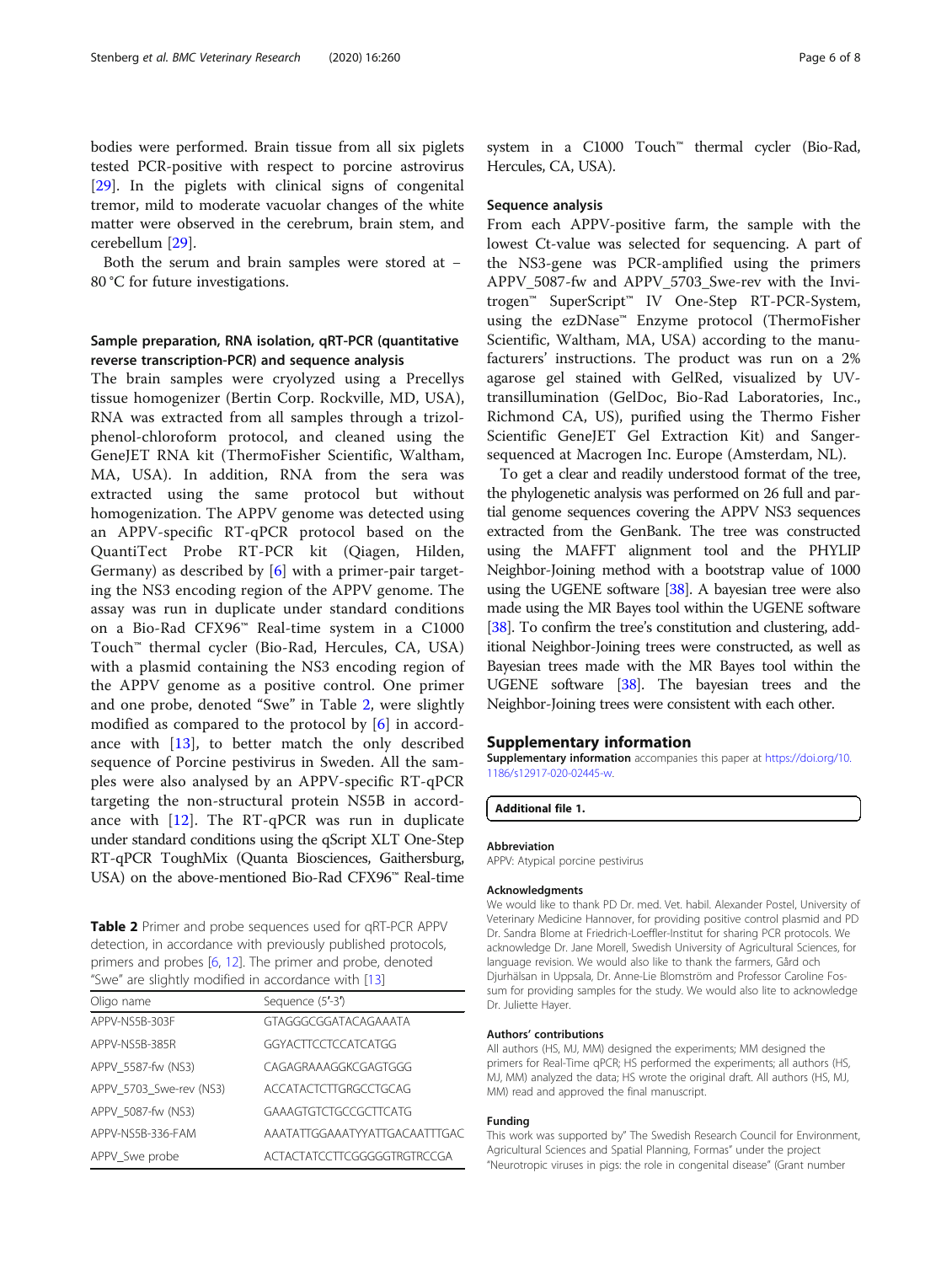<span id="page-6-0"></span>2016–00979). The funder had no role in design of the study and collection, analysis, and interpretation of data and in writing the manuscript. Open access funding provided by Swedish University of Agriculture Sciences.

#### Availability of data and materials

The specific QC-values are published in the supplementary material. The sequences analyzed during the current study are available at the European Nucleotide Archive at EBI under accession numbers LR700964- LR700967.

#### Ethics approval and consent to participate

The authors confirm that the ethical policies of the journal, as noted on the journal's author guidelines page, have been adhered to and the appropriate ethical review committee approval has been received. All animal studies were approved by the ethical committee of Uppsala 2017-02-10 (Dnr 5.8.10– 00431/2017) and the owners of the herds gave informed consent prior to the start of the study. The pigs included in the research were purchased from the farms and thus the farmers' provided a verbal informed consent to sell the pigs for the research purpose stated. This procedure was approved by the Uppsala Ethical committee before the start of the study.

#### Consent for publication

Not applicable.

#### Competing interests

The authors declare that there is no conflict of interest involved in the completion of this study.

#### Author details

<sup>1</sup>Section of Virology, Department of Biomedical Sciences and Veterinary Public Health, Swedish University of Agricultural Sciences, Box 7028, 75007 Uppsala, Sweden. <sup>2</sup>Department of Clinical Sciences, Swedish University of Agricultural Sciences, Box 7054, 75007 Uppsala, Sweden. <sup>3</sup>SLU Global Bioinformatics Centre, Department of Animal Breeding and Genetics, Swedish University of Agricultural Sciences, Box 7023, 75007 Uppsala, Sweden.

## Received: 28 October 2019 Accepted: 24 June 2020 Published online: 29 July 2020

#### References

- 1. Kinsley AT. Dancing pigs? Vet Med. 1922;17:123.
- 2. Larsson L. Om skaksjuka hos smågrisar. Svenska svinavelsföreningens tidskrift. 1955;9:149–51.
- 3. Done JT. Congenital nervous disease of pigs: a review. Lab Anim. 1968;2(2): 207–17.
- 4. Done JT. The congenital tremor syndrome in piglets. Vet Annu. 1976;16:98– 102.
- 5. Done JT, Woolley J, Upcott DH, Hebert CN. Porcine congenital tremor type AII: spinal cord morphometry. Br Vet J. 1986;142(2):145–50.
- 6. Postel A, Hansmann F, Baechlein C, Fischer N, Alawi M, Grundhoff A, et al. Presence of atypical porcine pestivirus (APPV) genomes in newborn piglets correlates with congenital tremor. Sci Rep. 2016;6:9.
- 7. Arruda BL, Arruda PH, Magstadt DR, Schwartz KJ, Dohlman T, Schleining JA, et al. Identification of a divergent lineage porcine Pestivirus in nursing piglets with congenital tremors and reproduction of disease following experimental inoculation. PLoS One. 2016;11(2):e0150104.
- de Groof A, Deijs M, Guelen L, van Grinsven L, van Os-Galdos L, Vogels W, et al. Atypical porcine Pestivirus: a possible cause of congenital tremor type A-II in newborn piglets. Viruses Basel. 2016;8(10):13.
- Hause BM, Collin EA, Peddireddi L, Yuan F, Chen Z, Hesse RA, et al. Discovery of a novel putative atypical porcine pestivirus in pigs in the USA. J Gen Virol. 2015;96(10):2994–8.
- 10. Smith DB, Meyers G, Bukh J, Gould EA, Monath T, Scott Muerhoff A, et al. Proposed revision to the taxonomy of the genus Pestivirus, family Flaviviridae. J Gen Virol. 2017;98(8):2106–12.
- 11. Gatto IRH, Sonalio K, de Oliveira LG. Atypical porcine Pestivirus (APPV) as a new species of Pestivirus in pig production. Front Vet Sci. 2019;6:35.
- 12. Beer M, Wernike K, Drager C, Hoper D, Pohlmann A, Bergermann C, et al. High prevalence of highly variable atypical porcine Pestiviruses found in Germany. Transbound Emerg Dis. 2017;64(5):e22–e6.
- 13. Blomstrom AL, Fossum C, Wallgren P, Berg M. Viral metagenomic analysis displays the co-infection situation in healthy and PMWS affected pigs. PLoS One. 2016;11(12):e0166863.
- 14. Munoz-Gonzalez S, Canturri A, Perez-Simo M, Bohorquez JA, Rosell R, Cabezon O, et al. First report of the novel atypical porcine pestivirus in Spain and a retrospective study. Transbound Emerg Dis. 2017;64(6): 1645–9.
- 15. Schwarz L, Riedel C, Hogler S, Sinn LJ, Voglmayr T, Wochtl B, et al. Congenital infection with atypical porcine pestivirus (APPV) is associated with dssisease and viral persistence. Vet Res. 2017;48(1):14. [https://doi.org/](https://doi.org/10.1186/s13567-016-0406-1) [10.1186/s13567-016-0406-1](https://doi.org/10.1186/s13567-016-0406-1).
- 16. Denes L, Biksi I, Albert M, Szeredi L, Knapp DG, Szilasi A, et al. Detection and phylogenetic characterization of atypical porcine pestivirus strains in Hungary. Transbound Emerg Dis. 2018;65(6):2039–42.
- 17. Gatto IRH, Arruda PH, Visek CA, Victoria JG, Patterson AR, Krull AC, et al. Detection of atypical porcine pestivirus in semen from commercial boar studs in the United States. Transbound Emerg Dis. 2018;65(2):e339–e43.
- 18. Yuan J, Han Z, Li J, Huang Y, Yang J, Ding H, et al. Atypical porcine Pestivirus as a novel type of Pestivirus in pigs in China. Front Microbiol. 2017;8:862.
- 19. Colom-Cadena A, Ganges L, Muñoz-González S, et al. Atypical porcine pestivirus in wild boar (Sus scrofa), Spain. Vet Rec. 2018;183(18):569. [https://](https://doi.org/10.1136/vr.104824) [doi.org/10.1136/vr.104824](https://doi.org/10.1136/vr.104824).
- 20. Cagatay GN, Antos A, Meyer D, Maistrelli C, Keuling O, Becher P, et al. Frequent infection of wild boar with atypical porcine pestivirus (APPV). Transbound Emerg Dis. 2018;65(4):1087–93.
- 21. Ward PS, Bradley R. The light microscopical morphology of the skeletal muscles of normal pigs and pigs with splayleg from birth to one week of age. J Comp Pathol. 1980;90(3):421–31.
- 22. Bölske G, Kronevi T, Lindgren NO. Congenital tremor in pigs in Sweden. A case report. Nord Vet Med. 1978;30(12):534–7.
- 23. Thurley DC, Gilbert FR, Done JT. Congenital splayleg of piglets: myofibrillar hypoplasia. Vet Rec. 1967;80(9):302–4.
- 24. Szalay F, Zsarnovszky A, Fekete S, Hullar I, Jancsik V, Hajos F. Retarded myelination in the lumbar spinal cord of piglets born with spread-leg syndrome. Anat Embryol. 2001;203(1):53–9.
- 25. Maak S, Boettcher D, Komolka K, Tetens J, Wimmers K, Reinsch N, et al. Exclusion of sequence polymorphisms in the porcine ITGA5 and MIR148B loci as causal variation for congenital splay leg in piglets. Anim Genet. 2010; 41(4):447–8.
- 26. Maak S, Boettcher D, Tetens J, Swalve HH, Wimmers K, Thaller G. Expression of microRNAs is not related to increased expression of ZDHHC9 in hind leg muscles of splay leg piglets. Mol Cell Probes. 2010;24(1):32–7.
- 27. Kanora A, Maes D. The role of mycotoxins in pig reproduction: A review; 2009. p. 565–76.
- 28. Hoffmann B, Beer M, Schelp C, Schirrmeier H, Depner K. Validation of a realtime RT-PCR assay for sensitive and specific detection of classical swine fever. J Virol Methods. 2005;130(1–2):36–44.
- 29. Blomstrom AL, Ley C, Jacobson M. Astrovirus as a possible cause of congenital tremor type AII in piglets? Acta Vet Scand. 2014;56:6.
- 30. Choi J, Stevenson GW, Kiupel M, Harrach B, Anothayanontha L, Kanitz CL, et al. Sequence analysis of old and new strains of porcine circovirus associated with congenital tremors in pigs and their comparison with strains involved with postweaning multisystemic wasting syndrome. Can J Vet Res. 2002;66(4):217–24.
- 31. Stevenson GW, Kiupel M, Mittal SK, Choi J, Latimer KS, Kanitz CL. Tissue distribution and genetic typing of porcine circovirus in pigs with naturally occurring congenital tremors. J Vet Diagn Investig. 2001;13:57–62. [https://](https://doi.org/10.1177/104063870101300111) [doi.org/10.1177/104063870101300111.](https://doi.org/10.1177/104063870101300111)
- 32. Ha Y, Jung K, Chae C. Lack of evidence of porcine circovirus type 1 and type 2 infection in piglets with congenital tremors in Korea. Vet Rec. 2005; 156(12):383–4.
- 33. Wen L, Mao A, Jiao F, Zhang D, Xie J, He K. Evidence of porcine circoviruslike virus P1 in piglets with an unusual congenital tremor. Transbound Emerg Dis. 2018;65(2):e501–e4.
- 34. Segales J, Domingo M. Postweaning multisystemic wasting syndrome (PMWS) in pigs. A review. Vet Q. 2002;24(3):109–24.
- 35. Jackson PGC PD. In: Saunders WB, editor. Handbook of Pig Medicine. Peter GG Jackson PDC; 2007.
- 36. Constable PD, Hinchcliff KW, Done SH, et al. Veterinary Medicine A Textbook of the Diseases of Cattle, Horses, Sheep, Pigs, and Goats. 11th ed: Elsiver; 2017. pp. 2308. ISBN: 9780-7020-5246-8.